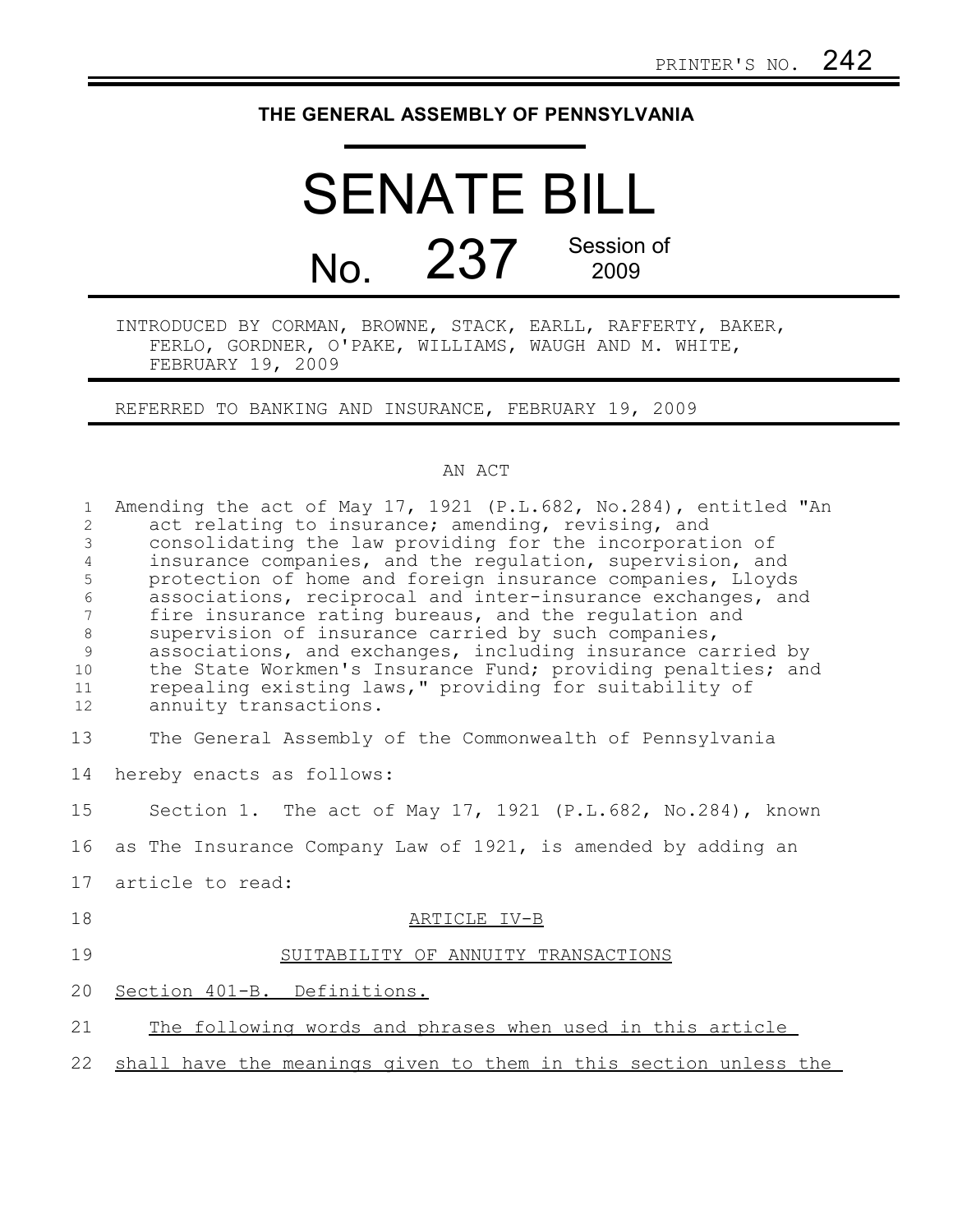| 1           | context clearly indicates otherwise:                                    |
|-------------|-------------------------------------------------------------------------|
| 2           | "Annuity." A fixed annuity or variable annuity that is                  |
| 3           | individually solicited, whether the product is classified as an         |
| 4           | individual or group annuity.                                            |
| 5           | "Commissioner." The Insurance Commissioner of the                       |
| 6           | Commonwealth.                                                           |
| 7           | "General agent." An insurance producer that provides                    |
| 8           | supervision on behalf of an insurer to an insurer's sales force         |
| $\mathsf 9$ | <u>in a particular geographic region or territory.</u>                  |
| 10          | "Independent agency." A producer entity that does not                   |
| 11          | exclusively represent one insurance company.                            |
| 12          | "Insurance producer." A person who sells, solicits or                   |
| 13          | <u>negotiates contracts of insurance as defined in section 601-A of</u> |
| 14          | the act of May 17, 1921 (P.L.789, No.285), known as The                 |
| 15          | <u>Insurance Department Act of 1921.</u>                                |
| 16          | <u>"Insurer." A life insurance company licensed or required to </u>     |
| 17          | be licensed under section 202 or a fraternal benefit society as         |
| 18          | defined in section 2403.                                                |
| 19          | "Recommendation." Advice provided by an insurance producer,             |
| 20          | or an insurer where no producer is involved, to an individual           |
| 21          | consumer that results in a purchase or exchange of an annuity in        |
| 22          | accordance with that advice.                                            |
| 23          | Section 402-B. Applicability and scope.                                 |
| 24          | General rule.--This article shall apply to any<br>(a)                   |
| 25          | recommendation to purchase or exchange an annuity made to a             |
| 26          | consumer by an insurance producer, or an insurer where no               |
| 27          | producer is involved, that results in the purchase or exchange          |
| 28          | recommended.                                                            |
| 29          | Exclusions.--Unless otherwise specifically included,<br>(b)             |
| 30          | this article shall not apply to recommendations involving the           |
|             |                                                                         |

20090SB0237PN0242 - 2 -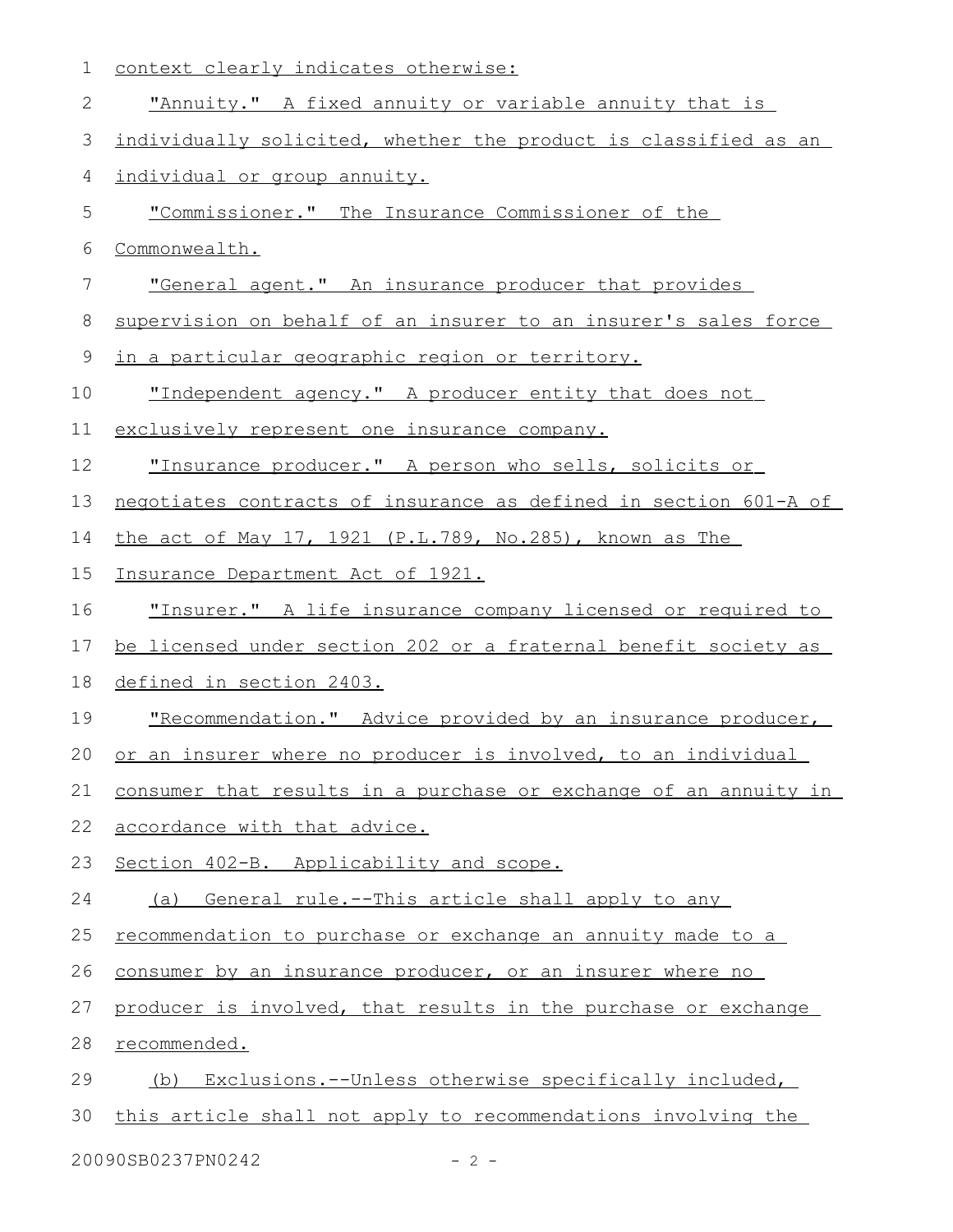1 following:

| $\mathbf{2}$  | Direct response solicitations where there is no<br>(1)          |
|---------------|-----------------------------------------------------------------|
| 3             | recommendation based on information collected from the          |
| 4             | consumer pursuant to this article.                              |
| 5             | (2) Annuity contracts used to fund:                             |
| 6             | (i) An employee pension or welfare benefit plan that            |
| 7             | is covered by the Employee Retirement Income Security Act       |
| 8             | <u>of 1974 (Public Law 93-406, 88 Stat. 829).</u>               |
| $\mathcal{G}$ | (ii) A plan described by sections 401(a) or (k),                |
| 10            | 403(b), 408(k) or (p) of the Internal Revenue Code of           |
| 11            | 1986 (Public Law 99-514, 26 U.S.C. SS 401(a) or (k),            |
| 12            | $403(b)$ , $408(k)$ or $(p)$ ), when the plan, for purposes of  |
| 13            | the Employee Retirement Income Security Act of 1974, is         |
| 14            | established or maintained by an employer.                       |
| 15            | (iii) A governmental or church plan defined in                  |
| 16            | section 414 of the Internal Revenue Code of 1986 or a           |
| 17            | deferred compensation plan of a State or local government       |
| 18            | or tax exempt organization under section 457 of the             |
| 19            | Internal Revenue Code of 1986.                                  |
| 20            | (iv) A nonqualified deferred compensation                       |
| 21            | arrangement established or maintained by an employer or         |
| 22            | plan sponsor.                                                   |
| 23            | Settlements of or assumptions of liabilities<br>$(\nabla)$      |
| 24            | associated with personal injury litigation or any dispute       |
| 25            | or claim resolution process.                                    |
| 26            | (vi) Formal prepaid funeral contracts.                          |
| 27            | Section 403-B. Duties of insurers and insurance producers.      |
| 28            | (a) General duties. -- In making a recommendation to a          |
| 29            | consumer for the purchase of an annuity or the exchange of an   |
| 30            | annuity that results in another insurance transaction or series |

20090SB0237PN0242 - 3 -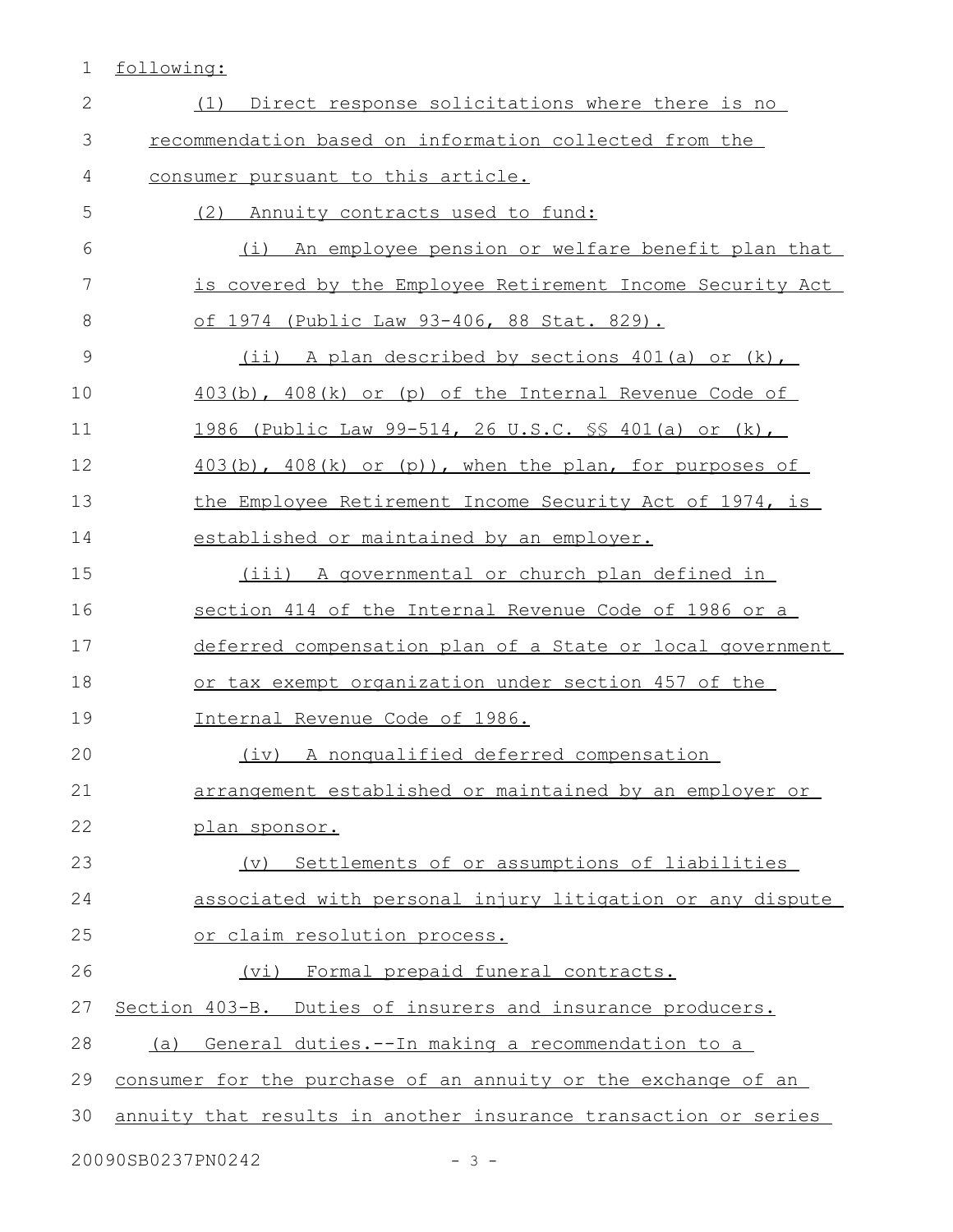| 1  | of insurance transactions, the insurance producer, or the            |
|----|----------------------------------------------------------------------|
| 2  | insurer where no insurance producer is involved, shall have          |
| 3  | reasonable grounds for believing that the recommendation is          |
| 4  | suitable for the consumer on the basis of the facts disclosed by     |
| 5  | the consumer as to the consumer's investments and other              |
| 6  | insurance products and as to the consumer's financial situation      |
| 7  | and needs.                                                           |
| 8  | Consumer information.--Prior to the execution of a<br>(b)            |
| 9  | purchase or exchange of an annuity resulting from a                  |
| 10 | recommendation, an insurance producer, or an insurer where no        |
| 11 | insurance producer is involved, shall make reasonable efforts to     |
| 12 | obtain information concerning all of the following:                  |
| 13 | The consumer's financial status.<br>(1)                              |
| 14 | (2)<br>The consumer's tax status.                                    |
| 15 | The consumer's investment objectives.<br>(3)                         |
| 16 | (4)<br>Other information used or considered to be                    |
| 17 | <u>reasonable by the insurance producer, or the insurer where no</u> |
| 18 | insurance producer is involved, in making recommendations to         |
| 19 | the consumer.                                                        |
| 20 | (c) Obligation limits.--                                             |
| 21 | (1) Neither an insurance producer nor an insurer where               |
| 22 | no insurance producer is involved shall have any obligation          |
| 23 | to a consumer under subsection (a) related to any                    |
| 24 | recommendation that is reasonable under all the circumstances        |
| 25 | actually known to the insurer or insurance producer at the           |
| 26 | time of the recommendation when a consumer:                          |
| 27 | Refuses to provide relevant information<br>(i)                       |
| 28 | requested by the insurer or insurance producer.                      |
| 29 | (ii) Decides to enter into an insurance transaction                  |
| 30 | that is not based on a recommendation of the insurer or              |
|    |                                                                      |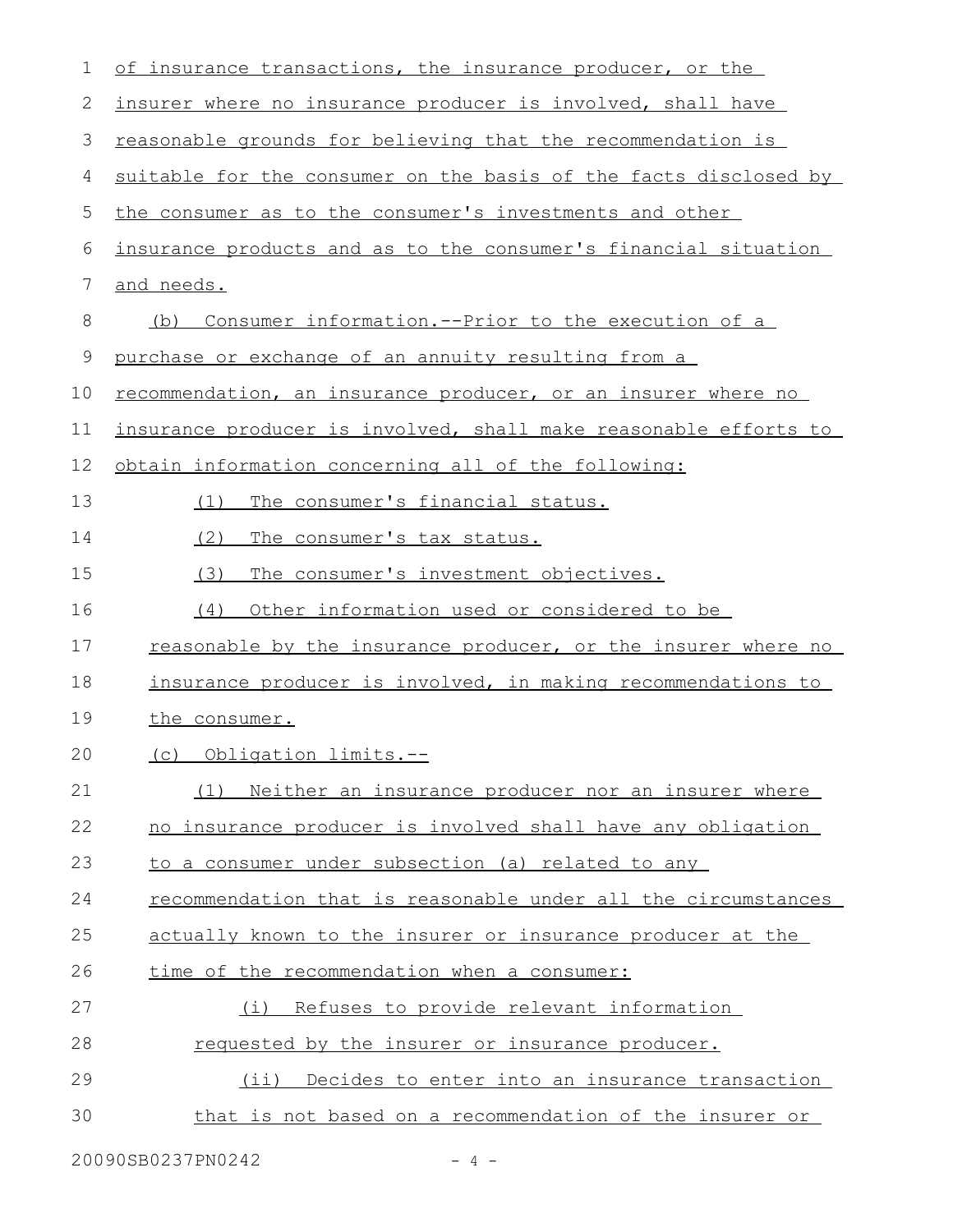| 1             | insurance producer.                                           |
|---------------|---------------------------------------------------------------|
| $\mathbf{2}$  | (iii) Fails to provide complete or accurate                   |
| 3             | information.                                                  |
| 4             | (d)<br>Supervision of recommendations.--                      |
| 5             | (1) An insurer shall assure that a system to supervise        |
| 6             | recommendations that is reasonably designed to achieve        |
| 7             | compliance with this article is established and maintained by |
| 8             | complying with paragraphs (3) and (4), or shall establish and |
| $\mathcal{G}$ | maintain such a system that includes at least the following:  |
| 10            | Maintaining written procedures.<br>(i)                        |
| 11            | $(i$ ii)<br>Conducting periodic reviews of its records that   |
| 12            | are reasonably designed to assist in detecting and            |
| 13            | preventing violations of this article.                        |
| 14            | (2) A general agent or independent agency shall adopt a       |
| 15            | system established by an insurer to supervise recommendations |
| 16            | of its insurance producers that is reasonably designed to     |
| 17            | achieve compliance with this article, or shall establish and  |
| 18            | maintain a system that is reasonably designed to achieve      |
| 19            | compliance with this article. The system must include at      |
| 20            | least the following:                                          |
| 21            | Maintaining written procedures.<br>(i)                        |
| 22            | (ii) Conducting periodic reviews of records that are          |
| 23            | reasonably designed to assist in detecting and preventing     |
| 24            | violations of this article.                                   |
| 25            | (3) An insurer may contract with a third party,               |
| 26            | including a general agent or independent agency, to establish |
| 27            | and maintain a system of supervision as required by paragraph |
| 28            | (1) with respect to insurance producers under contract with   |
| 29            | or employed by the third party.                               |
| 30            | (4) An insurer shall make reasonable inquiry to assure        |
|               |                                                               |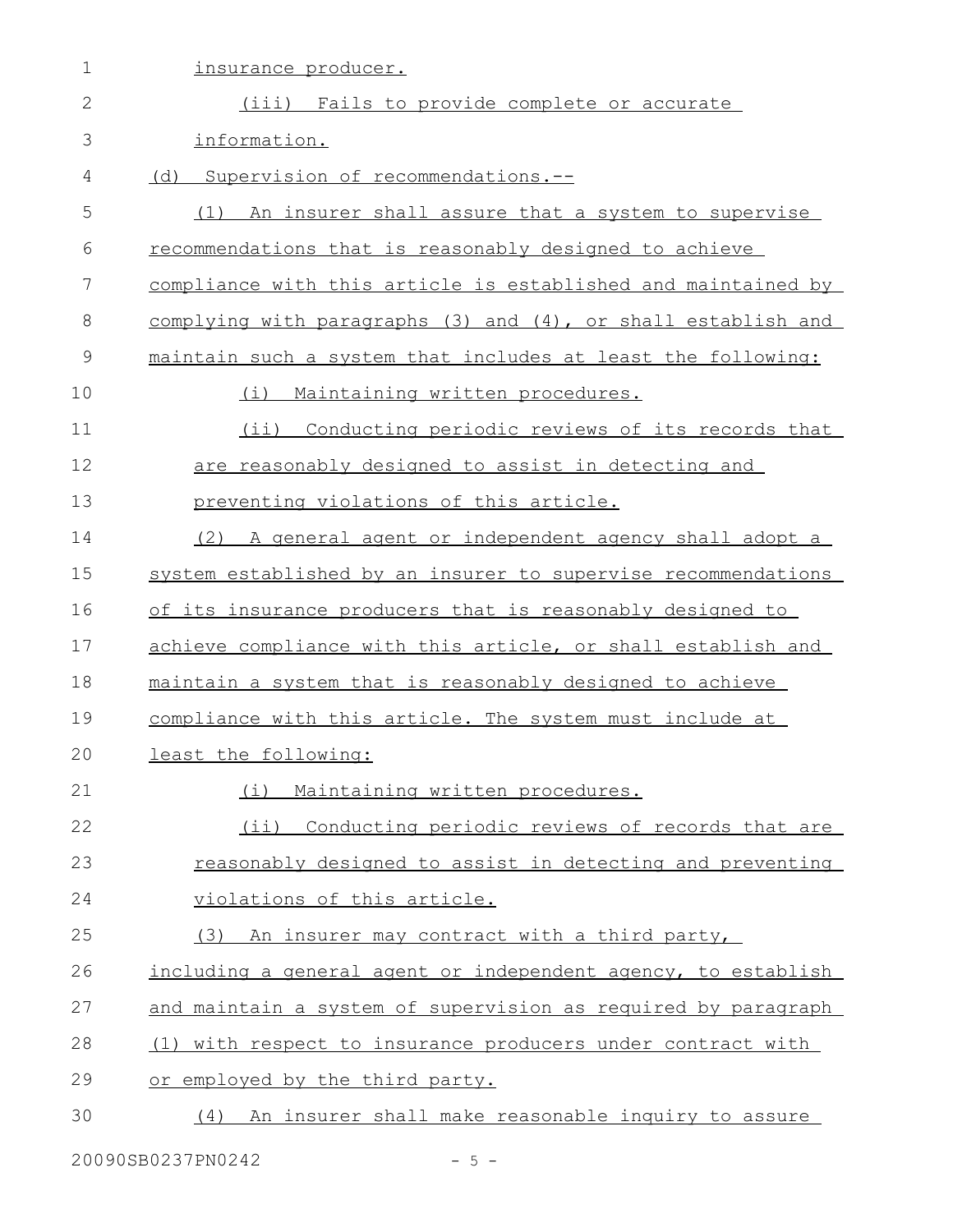| 2<br>performing the functions required under paragraph (1) and<br>3<br>shall take such action as is reasonable under the<br>circumstances to enforce the contractual obligation to<br>4<br>5<br>perform the functions. An insurer may comply with its<br>6<br>obligation to make reasonable inquiry by doing both of the |  |
|--------------------------------------------------------------------------------------------------------------------------------------------------------------------------------------------------------------------------------------------------------------------------------------------------------------------------|--|
|                                                                                                                                                                                                                                                                                                                          |  |
|                                                                                                                                                                                                                                                                                                                          |  |
|                                                                                                                                                                                                                                                                                                                          |  |
|                                                                                                                                                                                                                                                                                                                          |  |
|                                                                                                                                                                                                                                                                                                                          |  |
| 7<br>following:                                                                                                                                                                                                                                                                                                          |  |
| 8<br>The insurer annually obtains, electronically or<br>(i)                                                                                                                                                                                                                                                              |  |
| $\mathcal{G}$<br>otherwise, a certification from a third party senior                                                                                                                                                                                                                                                    |  |
| 10<br>manager who has responsibility for the delegated                                                                                                                                                                                                                                                                   |  |
| 11<br>functions that the manager has a reasonable basis to                                                                                                                                                                                                                                                               |  |
| 12<br>represent, and does represent, that the third party is                                                                                                                                                                                                                                                             |  |
| 13<br>performing the required functions.                                                                                                                                                                                                                                                                                 |  |
| 14<br>(ii) The insurer, based on reasonable selection                                                                                                                                                                                                                                                                    |  |
| 15<br>criteria, periodically selects third parties contracting                                                                                                                                                                                                                                                           |  |
| 16<br>under paragraph (3) for a review to determine whether the                                                                                                                                                                                                                                                          |  |
| 17<br>third parties are performing the required functions. The                                                                                                                                                                                                                                                           |  |
| 18<br>insurer shall perform procedures to conduct the review                                                                                                                                                                                                                                                             |  |
| 19<br>that are reasonable under the circumstances.                                                                                                                                                                                                                                                                       |  |
| 20<br>(5) An insurer that contracts with a third party under                                                                                                                                                                                                                                                             |  |
| 21<br>paragraph (3) and that complies with the requirements to                                                                                                                                                                                                                                                           |  |
| 22<br>supervise under paragraph (4) shall have fulfilled its                                                                                                                                                                                                                                                             |  |
| 23<br>responsibilities under paragraph (1).                                                                                                                                                                                                                                                                              |  |
| 24<br>(6) An insurer, general agent or independent agency is                                                                                                                                                                                                                                                             |  |
| 25<br>not required to do either of the following:                                                                                                                                                                                                                                                                        |  |
| 26<br>(i) Review or provide for review of all insurance                                                                                                                                                                                                                                                                  |  |
| 27<br>producer-solicited transactions.                                                                                                                                                                                                                                                                                   |  |
|                                                                                                                                                                                                                                                                                                                          |  |
| 28<br>(ii) Include in its system of supervision an                                                                                                                                                                                                                                                                       |  |
| 29<br>insurance producer's recommendations to consumers of                                                                                                                                                                                                                                                               |  |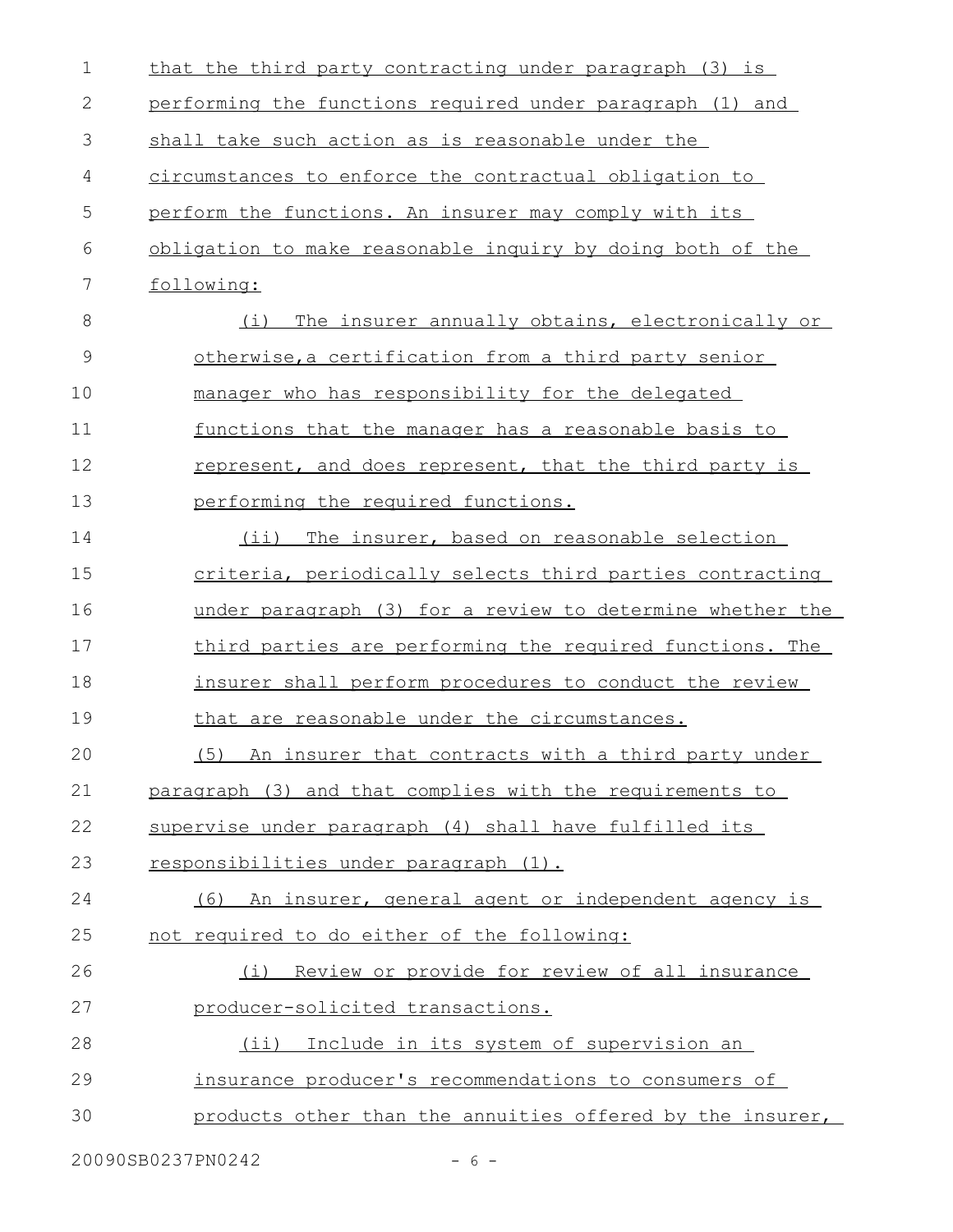| $\mathbf 1$ | general agent or independent agency.                             |
|-------------|------------------------------------------------------------------|
| 2           | (7) A general agent or independent agency contracting            |
| 3           | with an insurer pursuant to paragraph (3) shall promptly,        |
| 4           | when requested by the insurer pursuant to paragraph (4), give    |
| 5           | a certification as described in paragraph (4) or give a clear    |
| 6           | statement that it is unable to meet the certification            |
| 7           | criteria.                                                        |
| 8           | No person may provide a certification under<br>(8)               |
| 9           | paragraph (4) (i) unless both the following conditions are       |
| 10          | met:                                                             |
| 11          | (i)<br>The person is a senior manager with                       |
| 12          | responsibility for the delegated functions.                      |
| 13          | (ii) The person has a reasonable basis for making                |
| 14          | the certification.                                               |
| 15          | (e) Compliance with other rules.--Compliance with the            |
| 16          | Financial Industry Regulatory Authority Conduct Rules pertaining |
| 17          | to suitability shall satisfy the requirements under this section |
| 18          | for the recommendation of variable annuities. Nothing in this    |
| 19          | subsection shall limit the commissioner's ability to enforce the |
|             | 20 provisions of this article.                                   |
| 21          | Internal audit and compliance procedures. -- Nothing in<br>(f)   |
| 22          | this article shall exonerate an insurer from the internal audit  |
| 23          | and compliance procedure requirements under section 405-A.       |
| 24          | Section 404-B. Mitigation of responsibility.                     |
| 25          | (a) Corrective actions.--The commissioner may order:             |
| 26          | (1) An insurer to take reasonably appropriate corrective         |
| 27          | action for any consumer harmed by the insurer's or by its        |
| 28          | insurance producer's violation of this article.                  |
| 29          | (2) An insurance producer to take reasonably appropriate         |
| 30          | corrective action for any consumer harmed by the insurance       |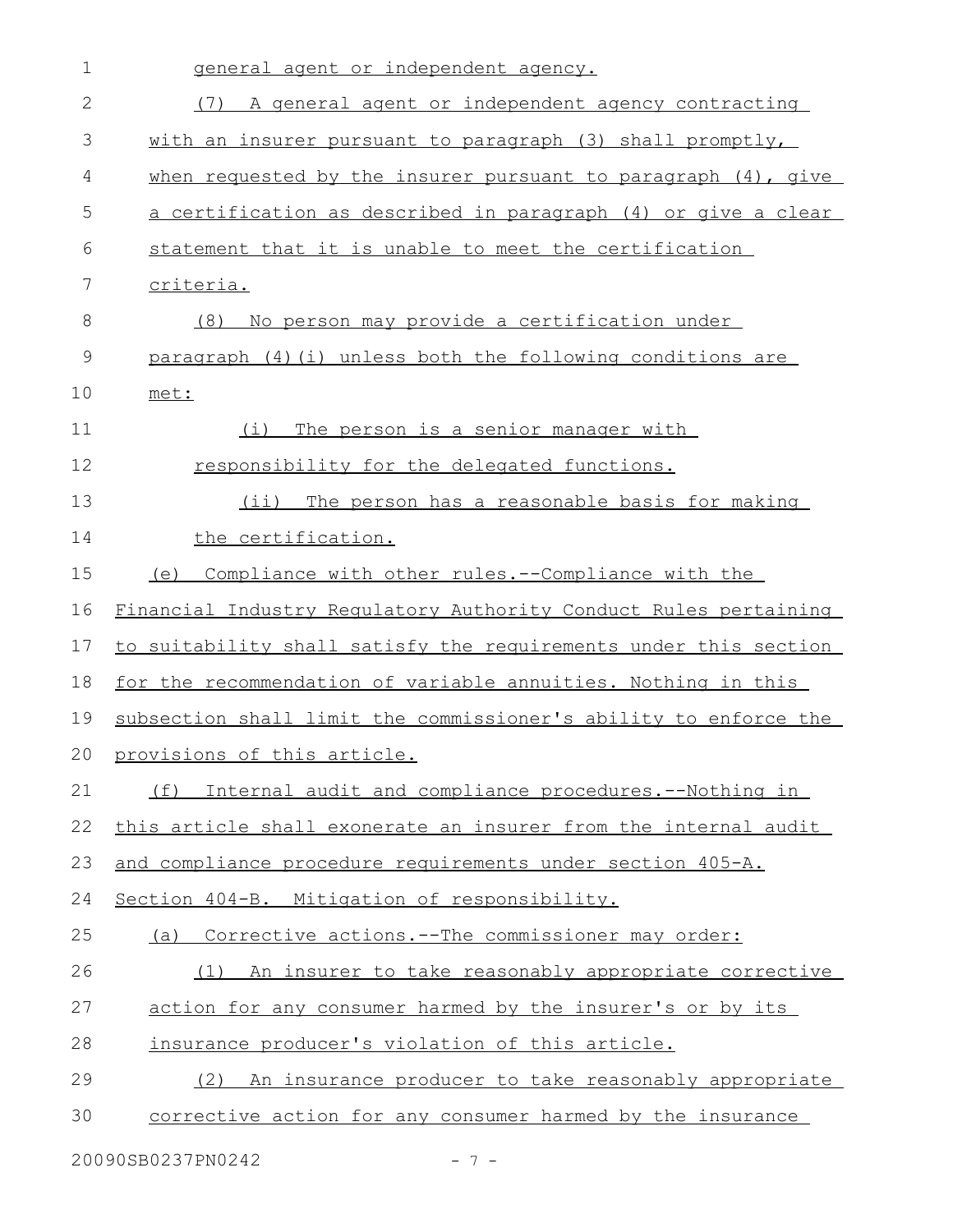| 1            | producer's violation of this article.                                 |
|--------------|-----------------------------------------------------------------------|
| $\mathbf{2}$ | (3) A general agent or independent agency that employs                |
| 3            | or contracts with an insurance producer to sell or solicit            |
| 4            | the sale of annuities to consumers, to take reasonably                |
| 5            | appropriate corrective action for any consumer harmed by the          |
| 6            | insurance producer's violation of this article.                       |
| 7            | (b) Reduction of penalty.--Any applicable penalty permitted           |
| 8            | under section 406-B may be reduced or eliminated if corrective        |
| 9            | action for the consumer was taken promptly after a violation was      |
| 10           | discovered.                                                           |
| 11           | Section 405-B. Recordkeeping.                                         |
| 12           | An insurer, general agent, independent agency and insurance           |
| 13           | producer shall maintain or be able to make available to the           |
| 14           | commissioner records of the information collected from the            |
| 15           | consumer and other information used in making the                     |
| 16           | recommendations that were the basis for insurance transactions        |
| 17           | <u>for five years after the insurance transaction is completed by</u> |
| 18           | the insurer. An insurer is permitted but shall not be required        |
| 19           | to maintain documentation on behalf of an insurance producer.         |
| 20           | Section 406-B. Enforcement.                                           |
| 21           | (a) Penalties and remedies.--Upon a determination by hearing          |
| 22           | that this article has been violated, the commissioner may pursue      |
| 23           | one or more of the following courses of action:                       |
| 24           | Issue an order requiring the person in violation to<br>(1)            |
| 25           | cease and desist from engaging in the violation.                      |
| 26           | Suspend or revoke or refuse to issue or renew the<br>(2)              |
| 27           | certificate or license of the person in violation.                    |
| 28           | Impose a civil penalty of not more than \$5,000 for<br>(3)            |
| 29           | each violation.                                                       |
| 30           | Impose any other penalty or remedy deemed<br>(4)                      |

20090SB0237PN0242 - 8 -